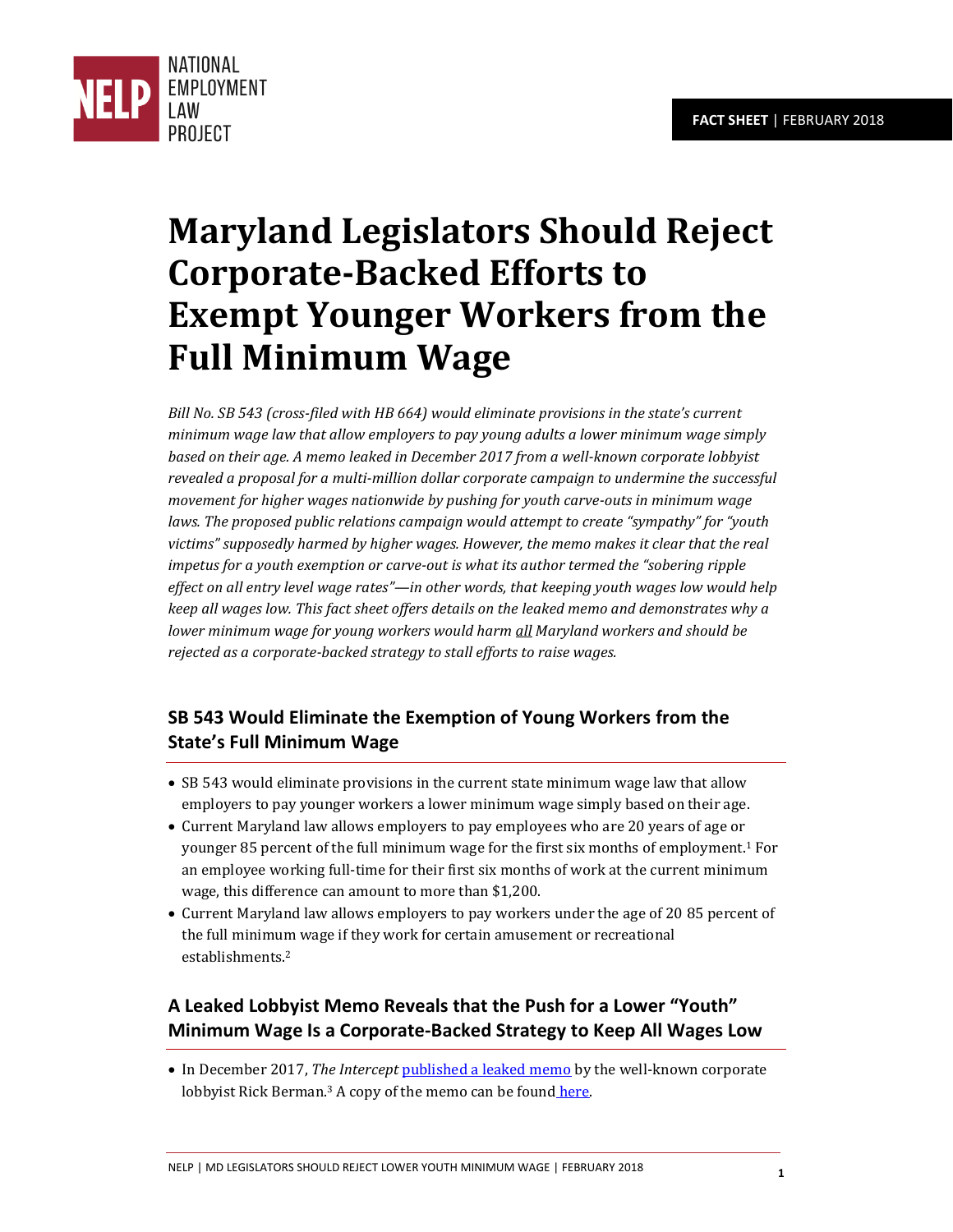- As *The Intercept* explained, Berman "is well-known for setting up groups that appear as authentic academic policy shops and grassroots organizations that are actually fronts for his business clients."<sup>4</sup> His past clients and supporters include Philip Morris, which hired Berman to "downplay the risks of secondhand smoke," as well as the alcohol, meat, soda, and processed food industries.<sup>5</sup>
- The leaked memo pitches a multi-million dollar campaign to corporations in order to undermine growing support for a higher minimum wage across the country. One of the key strategies it proposes is pushing for a lower "youth" minimum wage.
- The memo begins by acknowledging that "[t]here will be significant erosion in Republicanheld state legislative seats in November 2018" and that "[s]upport for doubling the Federal minimum wage to \$15 and reducing tip credits does not trigger public concern." The memo warns that "[w]ithout an 'offense' communications strategy, we will be overwhelmed by expensive legislation."
- The memo goes on to explain that "[t]he industry response most likely to gain traction with the public is to emphasize the plight of low-skilled youth who have unemployment rates 4-5 times higher than the national rate and who are stranded on the sideline of the job market." Berman explains that a "bipartisan public is receptive to lower 'apprentice' or 'intern' wage rates for young people," and that a "'youth' wage will have a sobering ripple effect on all entry level wages."
- The leaked memo shows that corporations view youth minimum wage exemptions not as a path to better wages for young workers, but as a way to undermine support for higher wages and keep wages low for all workers.
- Moreover, the memo shows that corporations are willing to spend millions of dollars to use the faces and stories of young, struggling workers to hurt *all* workers' chance at a better future through a higher minimum wage.
- The truth is, as outlined below, research shows that (1) a lower minimum wage for young workers would hurt *both* young and older workers, and (2) any declines in teen employment are unrelated to minimum wage levels.

#### **A Lower "Youth" Minimum Wage Would Hurt Young Workers from Struggling Households and Students Working Their Way through College**

- Young workers in their late teens and early twenties constitute the typical targets of minimum wage "youth" exemptions or carve-outs. These workers work side-by-side with their older counterparts across industries, and they often perform the same work.
- Many young workers come from struggling low- and middle-income households, and their earnings provide essential household income.
- In Baltimore, for example, census data shows that workers who would benefit from a \$15 minimum wage, on average, contribute over half (54.6 percent) of their entire family's income.<sup>6</sup>
- Young workers are also often college students who study hard and work long hours to try and cover at least some of their education expenses. In the U.S., nearly 50 percent of students pursuing a 2-year degree, and over 40 percent of students pursuing a 4-year degree work more than 35 hours per week.7 A higher minimum wage would allow them to cover more of tuition costs, finish school more quickly, and take out fewer loans.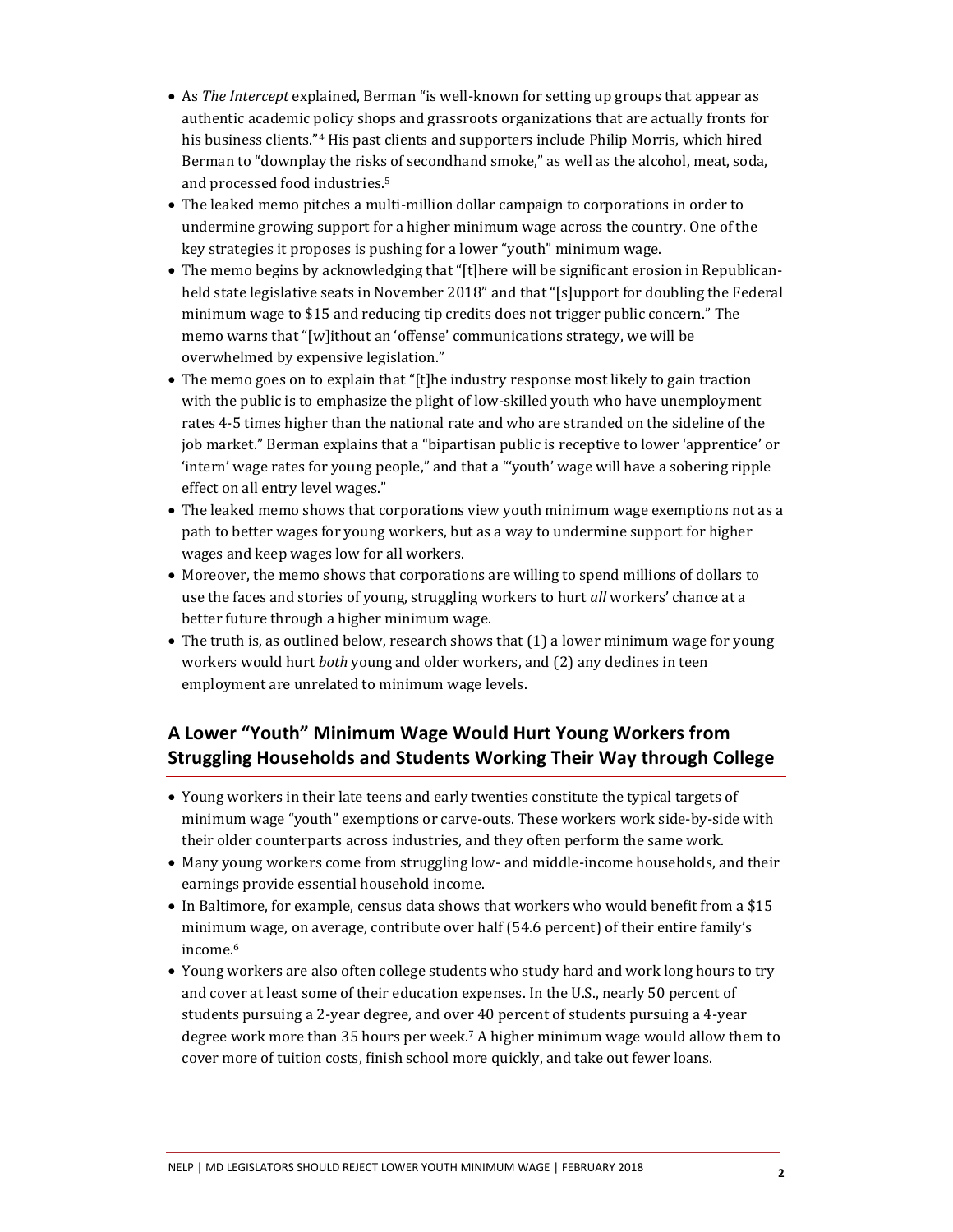#### **State-of-the-Art Research Shows That Raising the Minimum Wage Does Not Cost Young Workers Their Jobs**

- Economists from the University of California reviewed the impact of the minimum wage on teen employment in a state-of-the-art, peer reviewed study, "Do Minimum Wages Really Reduce Teen Employment?" <sup>8</sup> The study carefully examined the impact of all U.S. minimum wage increases between 1990 and 2009 on teen workers—including minimum wage increases implemented during times of high unemployment, such as the national recessions of 1990–1991, 2001 and 2007–2009.<sup>9</sup>
- The study found that the even during downturns in the business cycle and in regions with high unemployment, the impact of minimum wage increases on teen employment is the same: negligible.<sup>10</sup>
- As *Bloomberg News* wrote in summarizing the study, "[This study is part of] a wave of new economic research [that] is disproving those arguments about job losses and youth employment. Previous studies tended not to control for regional economic trends that were already affecting employment levels, such as a manufacturing-dependent state that was shedding jobs. The new research looks at micro-level employment patterns for a more accurate employment picture. The studies find minimum-wage increases even provide an economic boost, albeit a small one, as strapped workers immediately spend their raises." 11

#### **Declines in Youth Employment Are Unrelated to Minimum Wage Levels**

- Opponents of a strong minimum wage for young workers sometimes argue that a higher minimum wage causes higher rates of youth unemployment. This is simply not the case.
- A review of the data shows that youth employment levels have been falling for decades, including a dramatic decline since  $2000<sup>12</sup>$  This trend is unrelated to the minimum wage and has continued regardless of whether the minimum wage has been flat or increasing, making it clear that this decline has nothing to do with the minimum wage.<sup>13</sup>
- There are multiple reasons for this decline, including the fact that more teens and other young workers are full-time students than in the past, and those seeking work face increasing competition from adult workers over 55, many of whom cannot afford to retire and are turning to low-wage jobs.<sup>14</sup>

#### **Fast Food and Retail Chains with High-Turnover Staffing Models Would Be the Main Beneficiaries of a Youth Exemption**

- The main beneficiaries of a minimum wage exemption for young workers are low-wage employers who have chosen a high-turnover staffing model. These are chiefly fast-food and chain retail employers who have disproportionately high rates of employee turnover—as high as 120 percent on an annual basis, according to researchers from the Cornell University School of Hotel Administration (as cited by Robert Pollin and Jeannette Wicks-Lim, PERI).15 This means that, on average, fast-food and chain retail employers often replace their entire staff more than once a year.
- A minimum wage exemption for young workers essentially creates a loophole that would allow fast food and chain retailers to pay young workers less simply because of their age, and it could incentivize employers to discriminate against older workers.